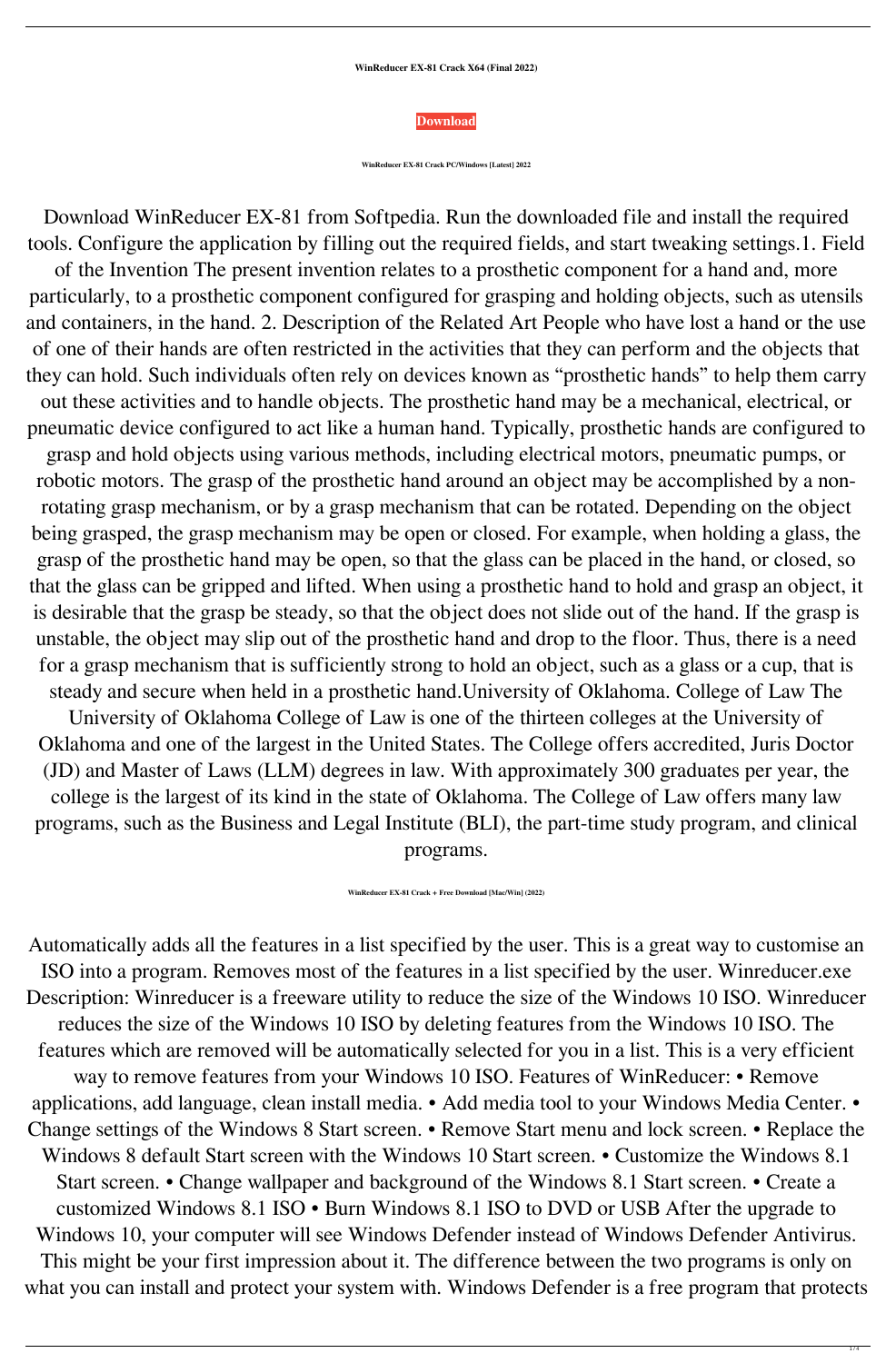your PC from different threats like viruses and malware. However, Windows Defender Antivirus is a paid program which was upgraded from Windows Defender in Windows 10. The purpose of this guide is to show how to disable Windows Defender Antivirus on Windows 10 Pro and Home versions. The method that we're going to use is explained in the following points. 1. Uninstall Windows Defender Antivirus on Windows 10 2. Change the executable to the older Windows Defender program 3. Start Windows Defender on your computer 4. Disable Windows Defender Antivirus 5. Reinstall Windows Defender Antivirus Step 1: Uninstall Windows Defender Antivirus on Windows 10 When you upgrade your Windows 10 version to Windows 10, your new computer will be defaulting to Windows Defender instead of Windows Defender Antivirus. All you need to do is to delete the Windows Defender Antivirus folder in your system. You will be asked to enter the administrator's credentials, so you need to use an administrative account. If 81e310abbf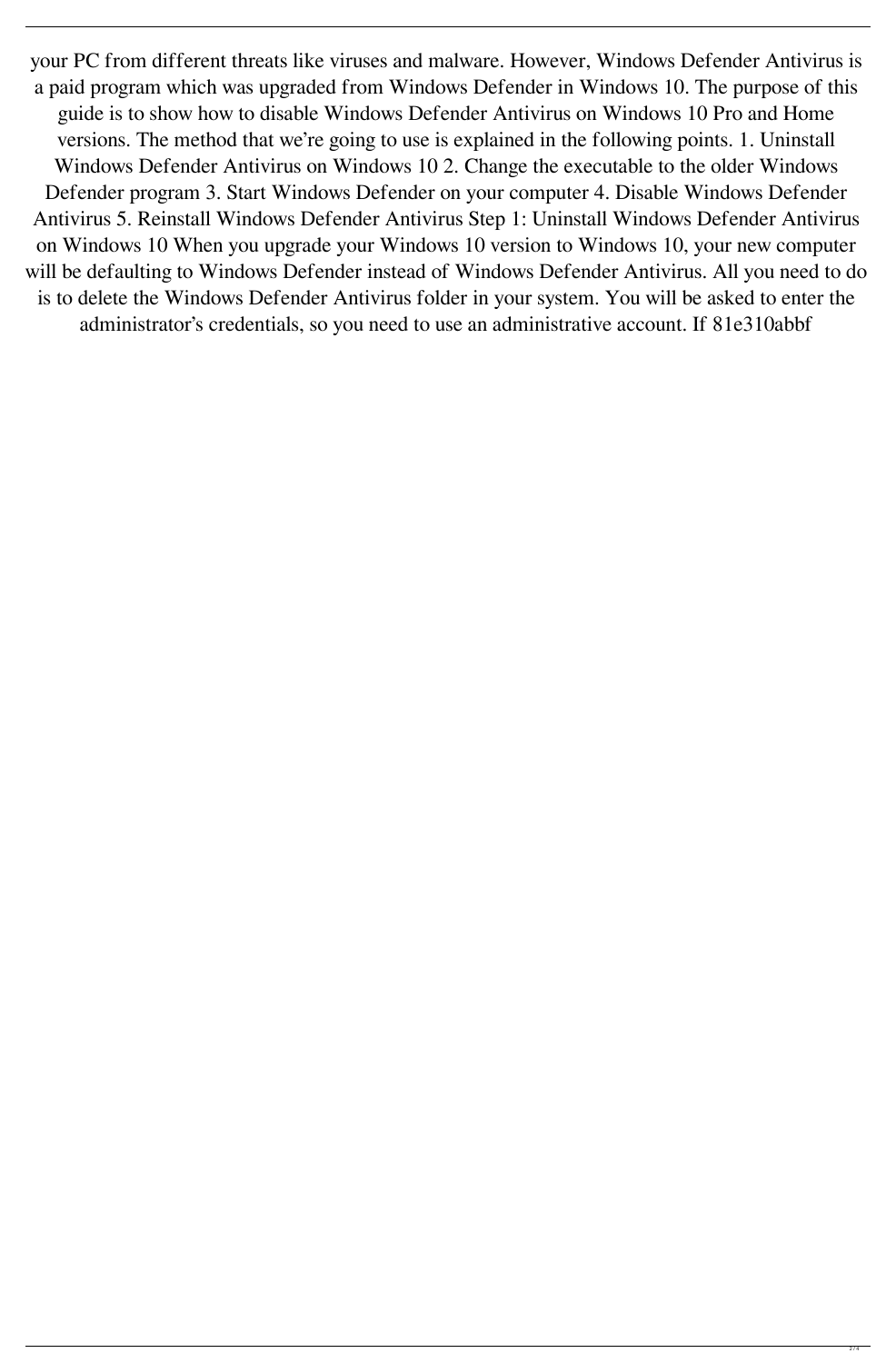\* Free \* WinReducer \* Isolation: Yes \* Format: ISO (Burn CD / DVD) \* Source ISO: Windows 8.1 Pro, Windows 8.1 Home, Windows 8 Pro and Windows 8.1 Enterprise \* Target OS: Windows 8.1 Home, Windows 8.1 Pro and Windows 8.1 Enterprise \* Functions: Remove unnecessary functions, Protect important files \* GUI: No \* Available languages: English, German, French, Spanish \* Version: 1.3.7.0 \* Category: UtilitiesLeslie T. Smith Leslie Thomas Smith (1917–1998) was a British arts administrator and promoter, who worked with composer Benjamin Britten. He was one of the original co-founders of the Aldeburgh Festival in England and a long-time supporter of the English National Opera. He edited the journals Notes, The Listener and The Times Literary Supplement. Early life Born in Chester, England, Smith went to boarding school at University College School, then on to Wadham College, Oxford. During the Second World War he served in the Royal Naval Volunteer Reserve in the Middle East. Career His first job was as music critic for the Times Literary Supplement (TLS). He then worked for The Daily Telegraph, and from 1952 to 1954 was secretary to Sir Peter Maxwell Davies. He was secretary and then general manager of the Aldeburgh Festival from 1962 to 1986. He became musical adviser and associate producer of Benjamin Britten's Snape Maltings production of The Turn of the Screw, with Rufus Wainwright. He helped Britten and his wife, Peter Pears, move back to Aldeburgh from Snape in 1964. His edition of Aldeburgh's life under the old festival's directorship, which also included programmes of Britten and Pears's work, Britten's music and film scores, and original libretti, brought him into close contact with the composer, and he had much to do with Britten's music in the 1960s. In the 1970s he edited Britten's War Requiem. He later worked for The Times Literary Supplement, now The Times, edited Notes, a monthly magazine for music, from 1974 to 1977, and from 1979 to 1983 was managing editor of The Times. He was a trustee of the Britten-Pears Foundation from 1961 to 1984, and was the editor of the Archive of the

**What's New In?**